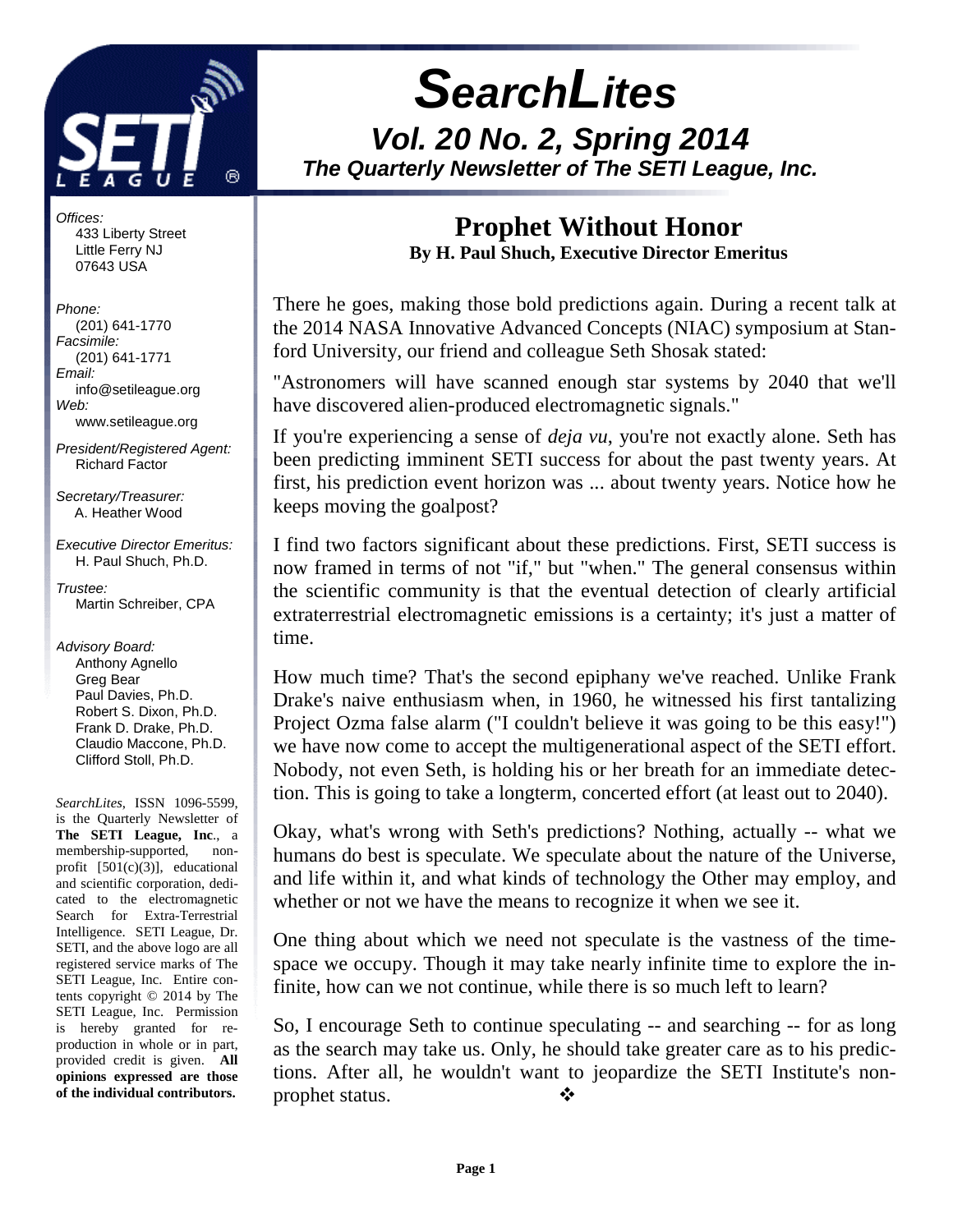.

# **Event Horizon**

SearchLites readers are apprised of the following conferences and meetings at which SETI-related information will be presented. League members are invited to check our World Wide Web site (www.setileague.org) under *Event Horizon*, or email to us at info@setileague.org, to obtain further details. Members are also encouraged to send in information about upcoming events of which we may be unaware.

**March 14 - 16, 2014**: *Lunacon 2014*, Rye Brook, NY.

**March 17 - 21, 2014**: *Search for Life Beyond the Solar System*, Tucson, AZ.

**March 20 - 21, 2014**: *5th IAA Search for Life Signatures Symposium*, Paris, France.

**March 22 - 23, 2014**: *Society of Amateur Radio Astronomers* Western Conference, Owens Valley Radio Observatory, Bishop CA.

**March 29 - 30, 2014**: *LI-Con 1*, Rockville Centre, NY.

**April 13, 2014**: Twentieth SETI League *Annual Membership Meeting*, Little Ferry NJ.

**April 19, 2014, 0000 UTC - 2359 UTC**: Fifteenth annual SETI League *Ham Radio QSO Party*: 3.551, 7.0309, 7.2039, 14.084, 14.204, 21.306, and 28.408 MHz.

**April 25 - 26, 2014**: *Southeastern VHF Conference*, Atlanta, GA.

**April 26, 2014**: Northern Lights Radio Society *Aurora Conference*, White Bear Lake, MN.

**May 2, 2014, 6:15 - 8 PM**: *SETI, Evolution, and Human History*, presented by Claudio Maccone. Kaufman Auditorium, American Museum of Natural History, New York, NY.

**May 23 - 26, 2014**: *Balticon 48*, Hunt Valley, MD.

**June 20 - 22, 2014**: *Contata*, Morristown, NJ.

**June 29 - July 2, 2014**: *Society of Amateur Radio Astronomers Conference*, National Radio Astronomy Observatory, Green Bank WV.

**August 14 - 18 August, 2014**: *Loncon3*, 72nd World Science Fiction Convention, London, England.

**September 29 - October 3, 2014**: *65th International Astronautical Congress*, Toronto, Canada.

**November 21 - 23, 2014**: *Philcon 2014*, Cherry Hill, NJ.

**April 18, 2015, 0000 UTC - 2359 UTC:**: Sixteenth annual SETI League *Ham Radio QSO Party*: 3.551, 7.0309, 7.2039, 14.084, 14.204, 21.306, and 28.408 MHz.

**April 19, 2015**: Twenty First SETI League *Annual Membership Meeting*, Little Ferry NJ.

**April 24 - 25, 2015**: *Southeastern VHF Conference*, Morehead, KY.

**October 2015 (dates to be announced)** : *66th International Astronautical Congress*, Jerusalem, Israel.

**April 16, 2016, 0000 UTC - 2359 UTC:**: Sixteenth annual SETI League Ham Radio QSO Party: 3.551, 7.0309, 7.2039, 14.084, 14.204, 21.306, and 28.408 MHz.

**April 17, 2016**: Twenty Second SETI League Annual Membership Meeting, Little Ferry NJ.

**October 2016 (dates to be announced)** : *67th International Astronautical Congress*, Guadalajara, Mexico.

#### **Quantum Weirdness and Consistency**

**by Ed Chatterton from the January, 2014 issue of Penn Central, the monthly newsletter of Central PA Mensa, used by permission**

Because Dan Duda and I share a common interest, I am always intrigued by his articles. Because he is so much more knowledgeable than I, I almost always learn from them. His recent description of quantum weirdness [*Does the Universe Have an Agenda?* SearchLites 19(3)] re-ignited my thought, and the new contemplation has given me a new insight.

I have always been and tried to be skeptical. My first grade teacher called my grandmother to complain that I had made many of my classmates cry by telling them that there was no Santa. I sanctimoniously felt my superiority to those who relied on faith as a foundation of their beliefs.

Recently, however, in thinking about quantum weirdness, I have been humbled by the sudden discovery that some of my beliefs are based on faith. I have no problem with the proposition that humans have not evolved to grok particle/wave duality. I am not confident we will escape extinction long enough for evolution to grant us that complete understanding. However, my recent insight is that I have always had faith that the understanding in principle is available in a Platonic sense, and that it is consistent with the evidence. I have always had faith that truth contains no inconsistencies.

Since I view theism as obviously internally inconsistent, I have let that particular description of ultimate reality join Santa in the set of things I believe to be false. But, like poor Euclid, I have insufficiently examined my axioms. The consistency of reality for me has been a self-evident truth, so obvious and basic as to escape my critical evaluation.

Quantum weirdness seems to challenge the consistency axiom, and because it doesn't occur to us that the axiom might be false, we conjure up interpretations of the evidence. Since I am unable and unwilling to discard the axiom, I must continue on that path.

I am not tempted to dismiss the consistency axiom because to do so would force me to give up my entire understanding (such as it is) of reality. Yes, reality is absurd in some respects, and quantum weirdness, Godel's theorem, and perhaps other phenomena for me are intractable paradoxes. But like Linus needs his blanket, I absolutely need my consistency, logic, and some order to survive until the end.

My insight, then, is an explicit acceptance of the axiom of consistency. I have faith (ugh) that it is true. If the axiom is false, then I will have to join Linus in the padded cell.  $\bullet$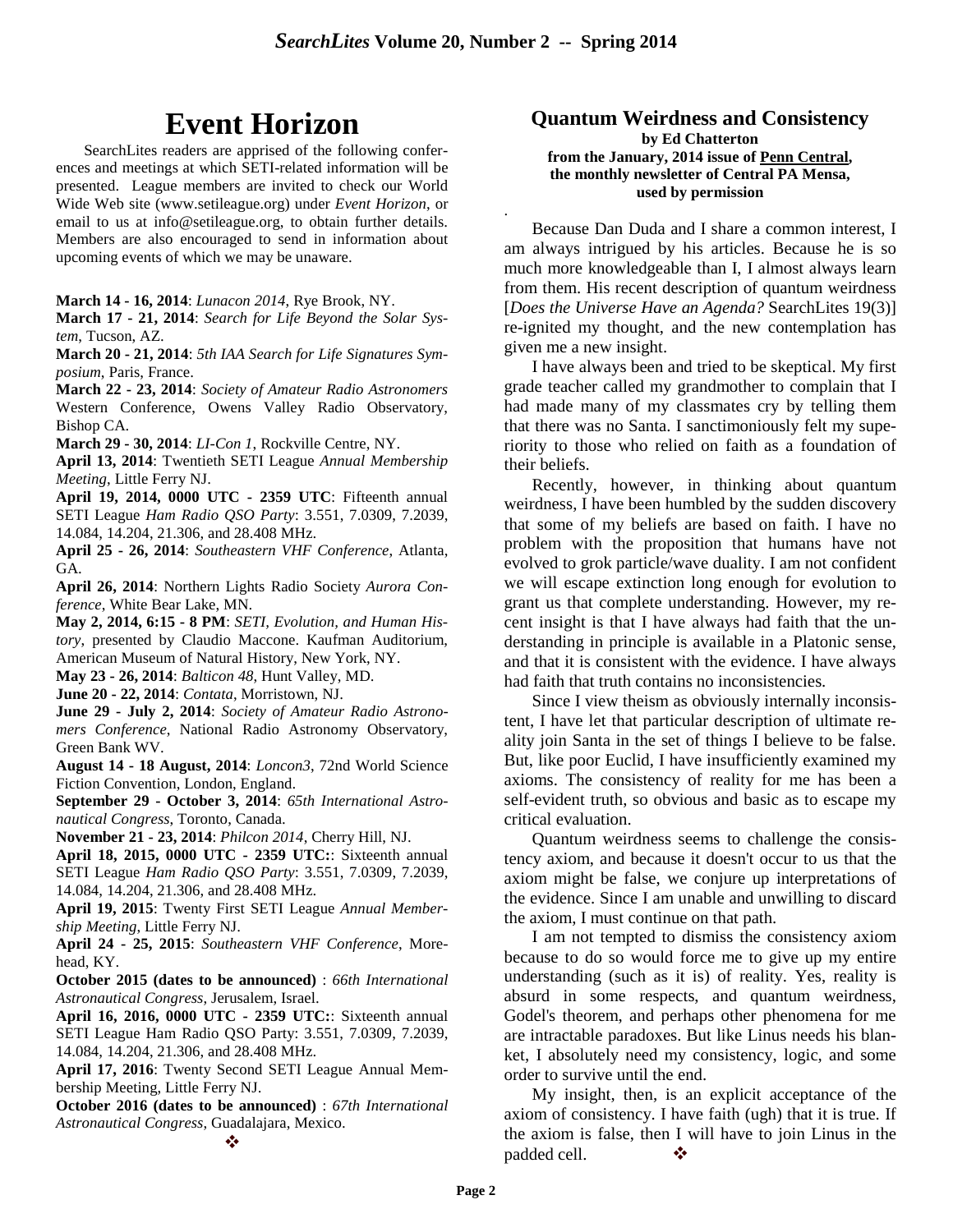### *Guest Editorial*

## **The Scala Naturae: Alive and Well in Modern Times by Lori Marino**

Three thousand years ago, in Ancient Egypt, people generally believed that the sun god Ra rose from the darkness each day and rode across the sky. Observations – by sailors, for example, who could watch mountains slowly sinking below the horizon as they sailed from shore – gradually disproved that notion.

However, for another 2,000 years it was still mostly agreed that the Earth was at the center of the universe and that all heavenly bodies revolved around it. Indeed, it could be quite dangerous to suggest otherwise. But scientific data kept showing that this view was indisputably incorrect. And despite persecution from the Catholic Church, Galileo's model of the universe eventually won out.

Over time, the dynamic self-correcting nature of science has led us to an increasingly better understanding of the world. We no longer accept Earth-centered astronomy, flat-earth models, or the idea that disease is based on imbalances in bodily "humors".

But there is still one domain that we cling to despite all the evidence to the contrary – a view of nature known as the Scala Naturae or Great Chain of Being. The Scala Naturae is a philosophical view of nature attributed to Aristotle in Ancient Greece. According to this view, nature is arranged on a kind of ladder or hierarchy of increasing "advancement" and value, moving up from inorganic objects like stones, at the very bottom, to plants, through the "lower" animals such as sponges, to vertebrates such as fish, then to "higher" animals such as mammals, then to monkeys and apes, and finally humans.

While we've rejected every other inaccurate model of the world, like the flat Earth, we continue to embrace the Scala Naturae.As Christianity grew, the church added spiritual beings to the ladder, placing angels above humans, and then, at the very top, God, who was seen as perfect and all other natural forms as progressively less perfect as one moved back down the ladder.

As this view of nature spread, humans were increasingly seen as being separate from animals by virtue of being "part-animal" and "part spiritual."

Darwin's discoveries showed conclusively that there is no ladder, but that all life is instead connected through branching evolutionary relationships – known as phylogeny. Even though he demonstrated that there is no "up" and "down", Darwin's insights were relabeled as the "phylogenetic scale", which continued to preserve a hierarchical system in which "higher" organisms were more "evolutionarily advanced" than "lower" ones.

To this day the phylogenetic scale leads many people to claim the impossible: that some modern species are ancestral to other modern species. For instance, modern fish are viewed as ancestral and "more primitive" to mammals, and modern great apes are viewed as ancestral to humans, who are considered the most "advanced". And while we've rejected every other inaccurate model of the world, like the flat Earth, we continue to embrace the Scala Naturae.

The effects of this belief system continue to be disastrous for us, the other animals, and the planet. That's because there are consequences to upholding incorrect and archaic views of the world – like when doctors recommended plunging sick people into ice cold water to get rid of the yellow bile. The seductive quality of the Scala Naturae is that it places us at the top of a hierarchy and tells us that we are not only better than all the other animals but that we are qualitatively different and that we enjoy some of the perks of being spiritual, like being closer to God and the angels.

As long as we view ourselves as "higher than" or "qualitatively different from" the other animals, we will continue to make assumptions about them that promote abuse and exploitation. The Scala Naturae gives us license to exploit other animals because they are seen as being further down the ladder. It also helps us to view ourselves as not being fully part of nature, and therefore to disconnect from empathizing with other animals. It seems to give us a "right" to treat them as commodities for our own use. Even seemingly well-intentioned ideas about stewardship and dominion are ultimately just manifestations of the same hierarchical view that leads to abuse and exploitation.

It's time to add the Scala Naturae to the list of archaic and disputed ideas like the Flat Earth, and to adopt the science-based view of nature as an interconnected tree of life forms, branching in many directions, and where we humans live.

**Disclaimer:** The opinions expressed in editorials are those of the individual authors, and do not necessarily reflect the position of The SETI League, Inc., its Trustees, officers, Advisory Board, members, donors, or commercial sponsors.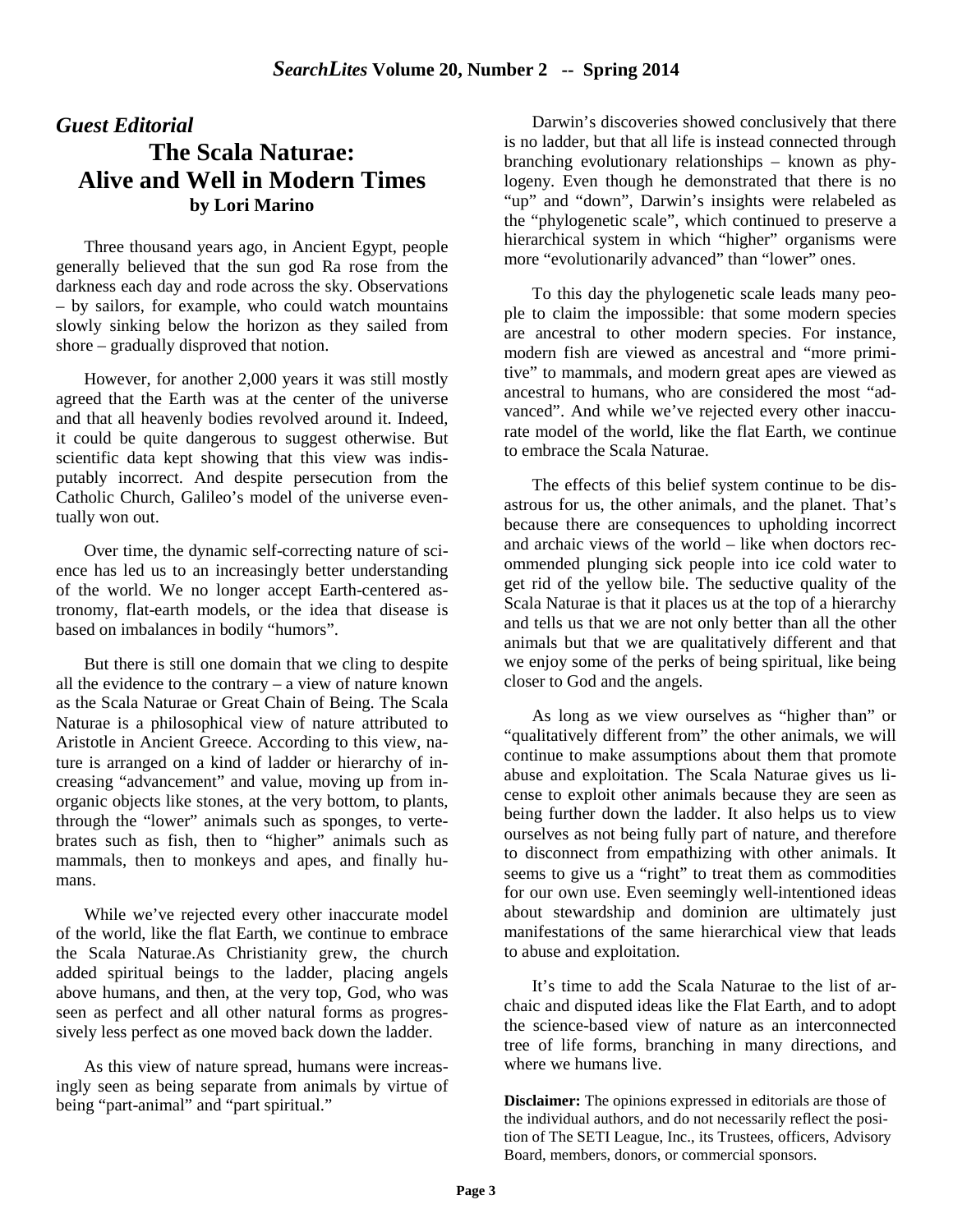## **Annual Meeting Notice**

For a number of years, it has been customary for The SETI League to hold its Annual Meeting on the first Sunday following April 15th. This year, that date falls on Easter Sunday. Out of respect for our members who celebrate that day as a holiday, the SETI League Board of Trustees has decided to reschedule our meeting for one week prior. Therefore:

In accordance with Article IV, Section 1 of our duly approved Bylaws, the Trustees of The SETI League, Inc. hereby schedule our Twentieth Annual Membership Meeting for 1 PM Eastern time on Sunday, April 13, 2014, at the conference room of Eventide, Inc., One Alsan Way, Little Ferry NJ 07643. This office is located adjacent to The SETI League office, one block north of Route 46 and one mile east of the Teterboro Airport, accessed off of Route 46.

We recommend that out-of-town members and guests flying in commercially use the Newark International Airport (EWR), which is about twenty minutes South of our office. There is a wide variety of hotels available at the Newark Airport. A rental car is recommended. From Newark, drive North on the New Jersey Turnpike to US Route 46 Westbound, cross over the Hackensack River, and two long blocks after the traffic circle, turn right onto Liberty Street, then left in one block onto Harding Avenue, which becomes Alsan Way,.

Our members and guests using General Aviation are invited to use the Teterboro Airport (there *is* a landing fee). Of the half-dozen Fixed Base Operators offering transient parking, we recommend Atlantic Aviation (ask Ground Control for parking in the Atlantic Midfield). They should be able to assist you with ground transportation. Please coordinate your schedules and needs in advance through our secretary, Heather Wood (hwood50@aol.com).

As attendance by one percent of the League's membership constitutes a quorum, all members in good standing are encouraged to attend. The preliminary agenda for this meeting, per Bylaws Article XII, appears below.

Per Article IV, Section 3 our Bylaws, written or electronic notice of this Meeting is being provided to all members in good standing, not less than ten days nor more than ninety days prior to the meeting date. Members are encouraged to submit additional Old Business and New Business items for inclusion in the Agenda. Please email your agenda items to drseti@verizon.net, not later than April 1, 2014.

The annual Board of Trustees Meeting required per Bylaws Article V, Section 3 will immediately follow the Membership Meeting. All SETI League members in good standing are welcome to attend.

#### **Preliminary Agenda**

- Call to Order
- Minutes of 2013 Membership Meeting
- Financial Report
- Committee Reports
- Old Business
- New Business
- Good and Welfare
- Adjournment  $\bullet$

## **The End of Time by Dan Duda from the March, 2014 issue of Penn Central, the monthly newsletter of Central PA Mensa, used by permission**

*"I believe that time may not exist, and that quantum gravity—the unification of general relativity and quantum mechanics—will yield a static picture of the quantum universe." ~*Julian Barbour, *The End of Time* 

There's probably no concept in physics more counterintuitive than the idea that time doesn't exist. After all, you started reading this article at one point, but now you're reading these words. Doesn't the distance between those two events require a passage of time? Well, within the limited scope of our intuition, time must exist. But we continue to find, time after time, that our innate intuition is far too limited to comprehend reality. And it looks like our perception of time will be another casualty of that limitation.

So, you ask, if time doesn't exist, at least not as we perceive it, how can we explain the phenomena we experience? Let's start with our good friend Albert Einstein who said *"people like us who believe in physics know that the distinction between the past, the present and the future is only a stubbornly persistent illusion."* For him, the classical understanding of time began to fall apart with his insight on relativity. In that breakthrough theory, time is just another dimension like up/down, backward/forward, and left/right. And it's not constant—the speed of time's passage that affects us depends on the impact of motion and gravity.

Perhaps most shocking is the fact that simultaneity depends on the relative position and motion of an observer. For example, an arrow is shot at a target. In classical reality we see the arrow let loose, followed by its flight, and finally its contact with the target. However, at relativistic speeds, an observer might see the arrow already at the target followed by its flight back to the bow. According to the theory this would not be an illusion, but rather the physical reality for that observer.

So Uncle Albert and the many scientists in his camp on this topic describe something called "the block universe." One way to come to grips with this idea is to ask 'does time pass…or do we pass through an existing field that we call time?' In the latter scenario everything that ever happened, everything that is happening now, and everything that ever will happen is all laid out in one interconnected landscape of "now." The dinosaurs are there, as well as the asteroid that ended them. The best and the worst moments of our lives still exist in this block universe. And that alien invasion (or whatever will happen in the future) is there, too. If true, that hypothesis puts an end to the old debate about free will vs. determinism.

A British physicist, Julian Barbour, has articulated another way to look at why we perceive (or misperceive) time as we do. His ideas are based on the assumption that there is no framework to the universe. He describes motion and the perceived passage of time as being "background independent." According to Barbour *"Time is a measure of difference be-*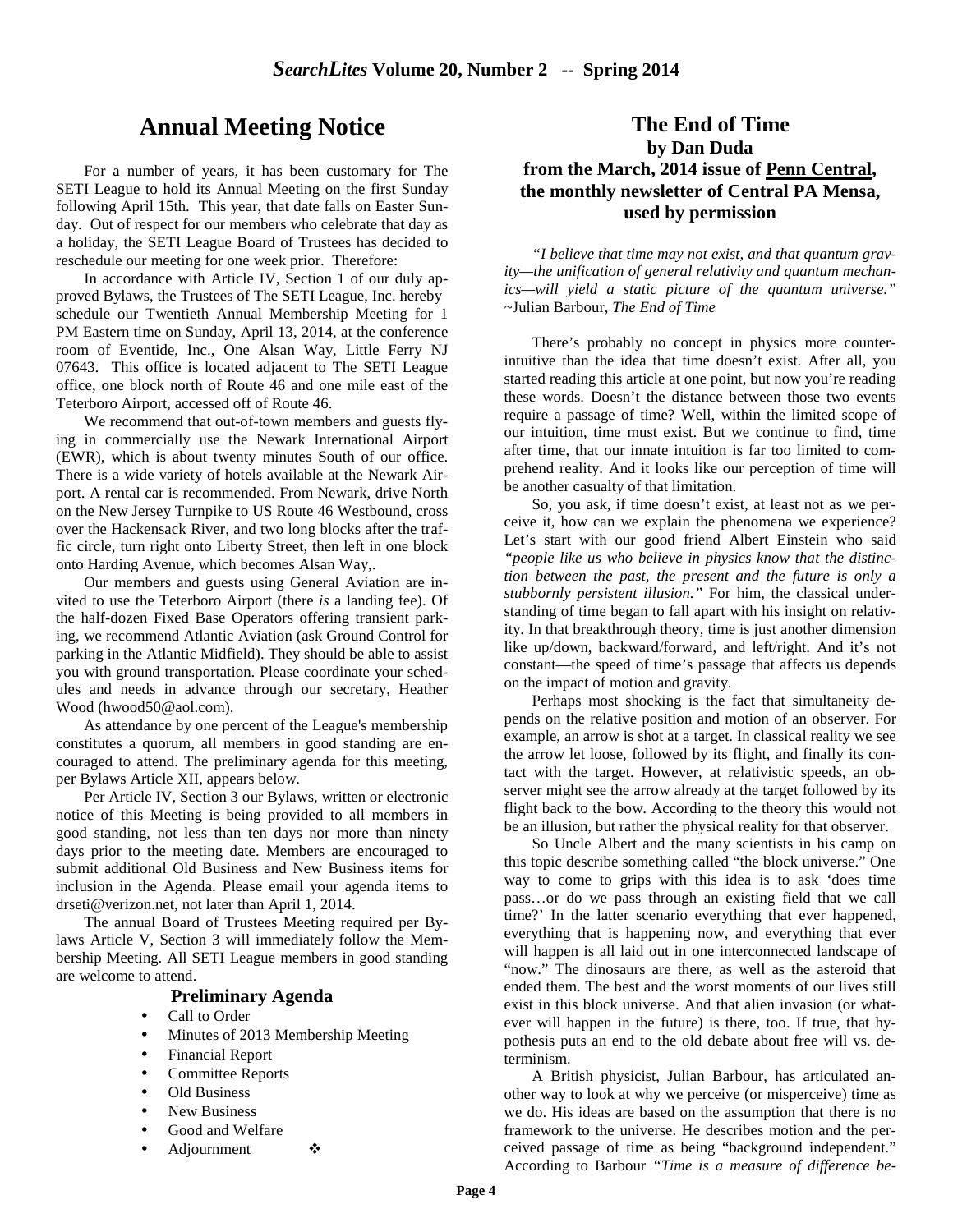*tween two configurations."* Therefore, it's not so much that time passes, but rather that things change. A reasonable metaphor is a movie. The film proceeds one frame at a time—each succeeding frame changed slightly. Yet the whole film (all of the frames) exists at one time: past, present and future. It's only that our attention is drawn to each segment so we focus on that point rather than the whole—hence our perception that time is actually flowing in the movie.

Barbour's theory is based, in part, on the ideas of Ernst Mach, an Austrian physicist who made significant scientific and philosophical contributions around the turn of the 19th to the 20th centuries. Mach said *"It is utterly beyond our power to measure the changes of things by time. Quite the contrary, time is an abstraction, at which we arrive by means of the changes of things."* 

 As a capstone to this discussion of time (or lack of it) consider one of the major enigmas of modern physics called *the problem of time*. It's best defined by the Wheeler-DeWitt equation which is an attempt to describe the quantum universe *"…and there is not a trace of time in it. It seems to describe a completely timeless universe"* (Barbour). In the immortal words of John Wheeler *"The black hole teaches us that space can be crumpled like a piece of paper into an infinitesimal dot, that time can be extinguished like a blow-out flame, and that the laws of physics that we regard as 'sacred,' as immutable, are anything but."* 

# *Remembering:* **Thomas Pierson (1950 - 2014)**

Tom Pierson, who founded the nonprofit SETI Institute in Mountain View CA, and went on to become its Chief Executive Officer for most of the organization's first thirty years, died on February 20 of cancer. He had been on medical leave since 2012.

Under Pierson's guidance, the Institute grew from a tiny, narrowly focused research center with a handful of employees to its current status: an internationally known organization that is home to more than 130 scientists, educators, and support staff. While founded to conduct SETI searches, the Institute soon broadened its mandate to encompass all aspects of understanding the nature and prevalence of life beyond Earth.

Growing up in Norman, Oklahoma, Pierson studied aerospace engineering at the University of Oklahoma. By the early 1980s, Pierson was working as a grants administrator at San Francisco State University where he helped adjunct Professor Charles Seeger obtain research funds for the new SETI project headquartered at NASA's Ames Research Center, an hour's drive to the south. Intrigued, he made a proposal to project participants Barney Oliver, John Billingham and Jill Tarter, suggesting a more efficient way to organize the NASA efforts. Pierson laid out the benefits – both organizational and financial – of setting up a non-profit entity, dedicated to the research. In this way, the administrative and other costs associated with the project could be kept low, and more of the budgeted monies could go to the science.

Finding broad agreement with his idea, Pierson completed the paper work in the Fall of 1984, at which point the SETI Institute became a reality.

A decade later, the existence of this non-profit organization became crucially important in saving the nation's largest SETI program. In 1993, a Senate amendment cancelled funding for NASA SETI, and the Institute stepped into the breach to keep the research going with private funding. Over the course of the last two decades, these efforts raised approximately \$90 million in private monies from donors such as Barney Oliver, Paul Allen, Gordon Moore, Bill Hewlett and David Packard, making possible the construction of the Allen Telescope Array, now used for the Institute's SETI searches. Today, monies won by its scientists in competitive solicitations generate approximately \$17 million annually for astrobiology research.

For his extensive contributions to furthering the field of astrobiology, Pierson was recently recognized with NASA's Distinguished Public Service Award, the highest honor given by the agency to non-government employees. The citation reads: For distinguished service to NASA and the scientific community through leadership of the SETI Institute, supporting basic research and education dealing with life in the universe.

Tom Pierson was not a scientist, but he was as fervent about the Institute's varied research agenda as any of its investigators. He would exuberantly convey the excitement of SETI and astrobiology at any gathering, professional or amateur, formal or casual. His management style was characterized by a fierce loyalty to the Institute's employees, and an easy willingness to let them try new ideas.

The persona and personality of Tom Pierson continues to define the organization that he founded. He was the touchstone for everyone who works at the SETI Institute: his enthusiasm, upbeat attitude, sense of humor, and humility are the organization's DNA. He was always pleased to let his employees take the credit for any of the Institute's many accomplishments. And yet those who had the great fortune to work there during the nearly three decades of his tenure know that their work and their rewards were made possible by Tom Pierson. The SETI Institute remains a burnished legacy of the man who conjured its existence.

Tom Pierson is survived by his wife, Elyse, his daughter Elizabeth and son Thomas, and Justin, his son by a previous marriage. The SETI League extends its deepest sympathy to Tom's family, his many friends, and our colleagues at the SETI Institute.

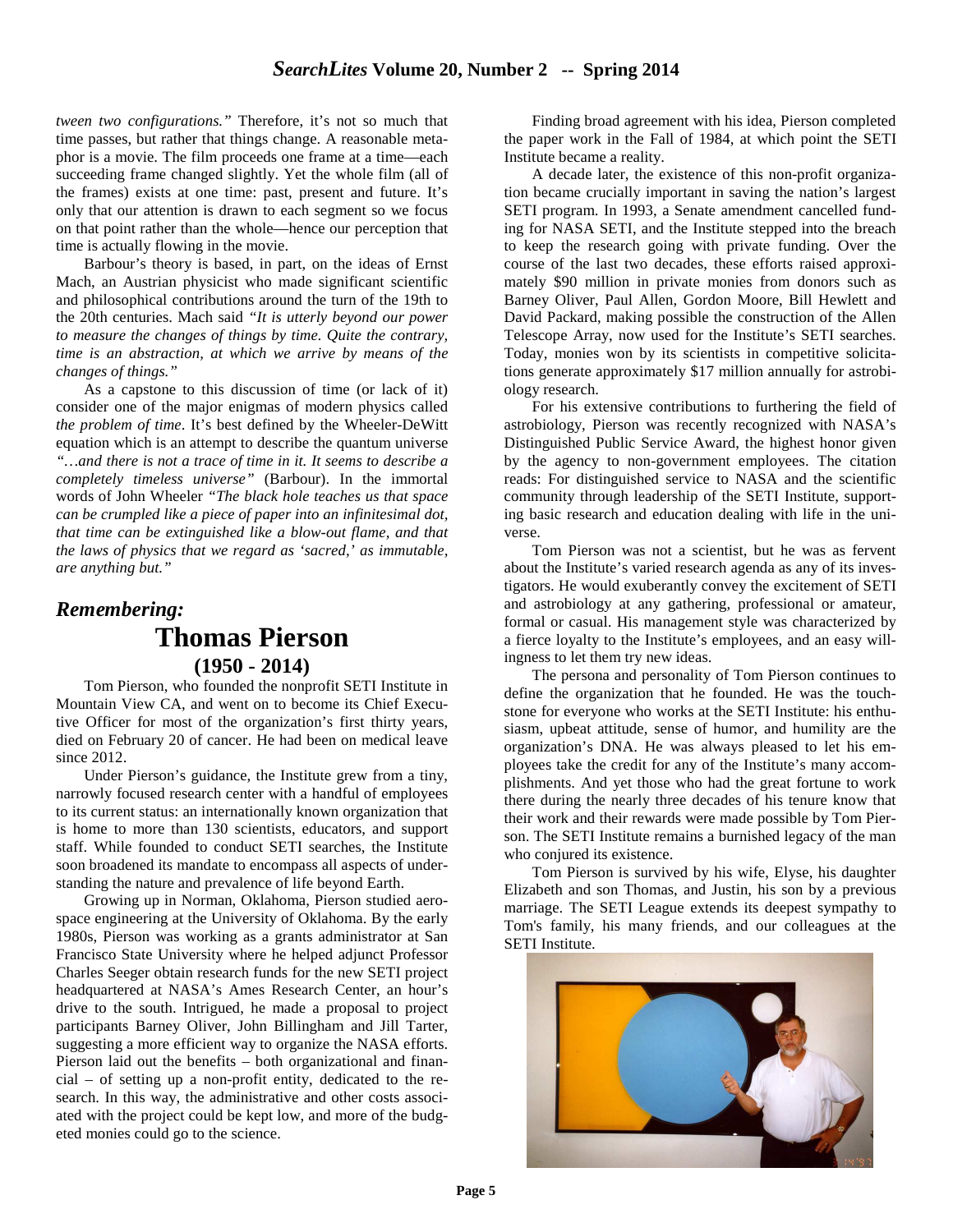### **Rocket Scientist (on becoming a NASA Principal Investigator) Copyright © 2013 by Dr. H. Paul Shuch**

[In the previous issue of *SearchLites*, I waxed poetic about my modest role in the founding of The SETI League. Not content to retire, when I exited my SETI League position, I found myself back in industry. Here, again in verse, is the story of how I went from Executive Director to government contractor.]

I suppose I've always known that all good things must end. Starting up The SETI League with Richard, my ham friend, Never did I doubt his dedication to the cause, Knew he would provide support and funding without pause. I guess I began to think of him as Santa Claus.

For a while, the resources all fell into our lap. Richard had a company whose profits he could tap For the cool components and equipment we desired, Building radio telescopes. We had all we required To realize my new designs (which really were inspired).

Richard's patent lawyer, Orville, lent us his support, Moral and financial, so we needed not resort To extensive fundraising. We really were in luck, Knowing he would lend a hand whenever we got stuck. When he passed away, he left us half a million bucks.

That sum was enough to fund us half a dozen years. Though we were abstemious, you can guess our fears That Orville's endowment would be running dry some day. "Find another benefactor," Richard had to say. "I don't know how long I can keep covering your pay."

My consulting company was my ace in the hole, Because I knew The SETI League could not long be my sole Source of income. And so I began to look around For a high-tech startup breaking new and fertile ground, And a NASA contractor I ultimately found.

QorTek had a contract to design and fabricate A space-borne radar system, and it promised to be great. To implement it, they required an aerial design. With a Penn State EE prof, they hatched a plan to sign Up one of his grad students to build them one on time.

QorTek's NASA contract was intended for three years. One year in, their CEO was starting to have fears That the Penn State student was not holding up his end Of the project. He decided maybe he should send Me to campus, to see what assistance I could lend.

What I saw was disappointing, at the very least. Very quickly I perceived that not if we increased Penn State's budget tenfold, would their circuits ever fly. Just re-engineer the thing, my client begged me try. Sadly, I said "better just to let the damned thing die."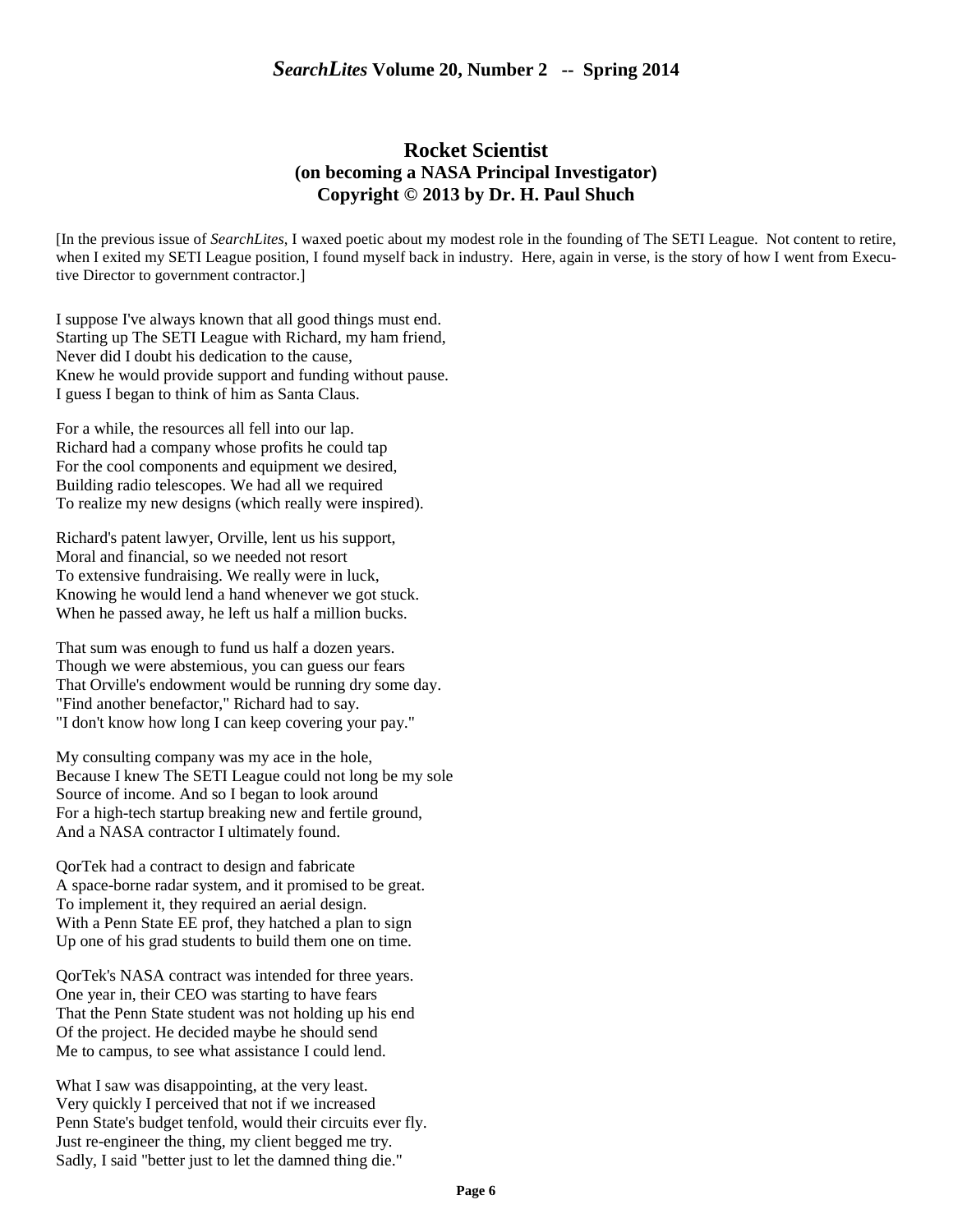Megabucks in contract funding clearly were at stake. I insisted PSU had not made a mistake. NASA's goals and PSU's objectives don't agree. NASA needed space-flight hardware, anyone could see. Penn State wanted just to fund another PhD.

Were they to abandon this design, my client feared, There'd be insufficient funding for the coming year. With renewal deadline looming, I took to my lab, Did some testing, built some circuit boards, and took a stab At a fresh design. I gave it everything I had.

Three weeks later, I'd produced the crudest prototype, Thinking to buy time from NASA, tried my best to hype My alternate design approach to QorTek's CEO. He said he'd consider it, but that I'd have to go Down to Goddard and put on a dog and pony show.

"Our initial concept," I told NASA's engineers "We thought showed great promise, but we've all along had fears That it wouldn't be all that it was cracked up to be. So, along the way, we funded as IR&D, This design alternative I want you now to see."

I then showed my prototype. Although it seemed quite crude All the NASA managers quite quickly understood It would clearly outperform the PSU design. (Little did they know I was just trying to buy time.) The antenna ultimately voted for was mine.

But, there was a catch. The Program Manager chimed in, "We sincerely want your Phase Two contract to begin. Just one minor detail," she continued with a sigh. "We will fund it, but you must take over as PI. Run the program, and you're in." "OK," was my reply.

Principal Investigators under contract can't Simply be consultants. A condition of the grant Is that the PI must be a full-time employee. I had my consulting client, I began to see, Over quite a barrel. For I would not work for free.

"What is it you want from us?" the CEO inquired. It was obvious I was expecting to be hired At substantial salary, and title, and the best Benefits they could afford. He sounded quite distressed, But I knew that somehow we'd negotiate the rest.

Thus did I become Vice President and CTO, And for two years I was most content to run the show. NASA got their radar system. I got decent pay. I resigned the SETI League. And, when I went away, They made me Emeritus. I still am, to this day.